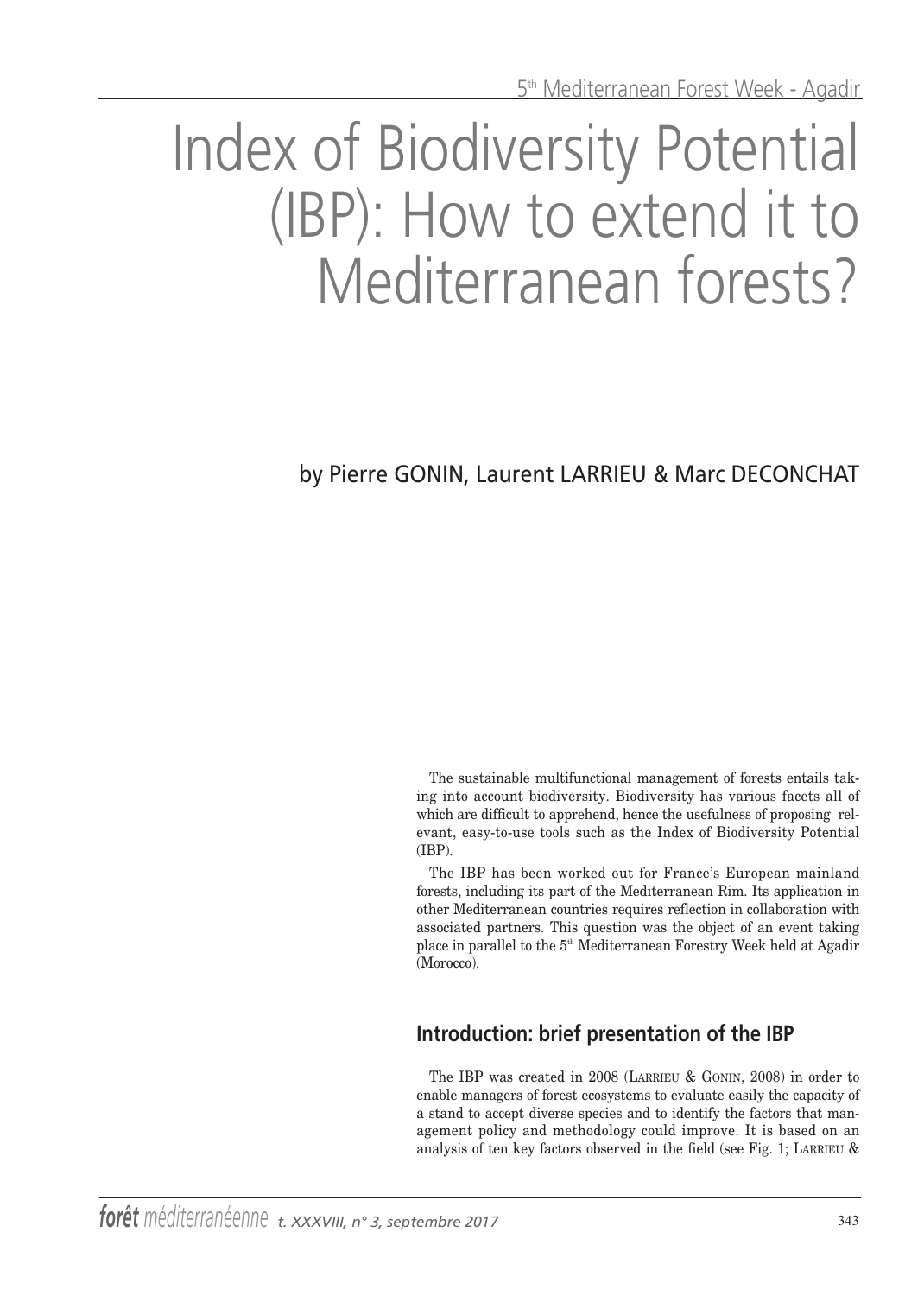

**7 factors related to stands and forestry management**

**3 factors related to context**



**Figure 1:**

The ten factors of the IBP. *Following Emberger* et al., *2016.*

1 - www. foretpriveefrancaise.com/ ibp

#### **Figure 2 (below):**

The French logo has been registered as a trade mark.



GONIN, 2016b). Its implementation has been facilitated by the use of various documents available on the internet<sup>1</sup>: definition sheet (LARRIEU & GONIN, 2016b), document of methodology and data sheets (LARRIEU & GONIN, 2013), Excel table® software for recording data and drawing up standardised graphs (LARRIEU *et al.*, 2011), an online database.

The IBP is usable in a range of contexts, as much in productive forests as in areas given over to conservation (LARRIEU *et al*., 2012). It can also be used as a teaching aid in that it permits making certain principles that govern taking biodiversity into account easier to understand.

Since 2008, the IBP has been enhanced and strongly developed thanks to an original research and development (R&D) programme, led by the UMR Dynafor unit of the French National Agricultural Research Institute (INRA) along with the National Center of Forest Landowners (CNPF) and supported by the Ministry in charge of ecology (GONIN *et al.*, 2015). This work has permitted the extension of the initial IBP, designed for the Atlantic and continental forests and woodlands, into a version for the Mediterranean region (GONIN *et al.,* 2012).

A similar programme can be proposed for all the forests of the Mediterranean Rim; however, the current definition of the IBP can only be applied without modification to other forests like those found in France (e.g. in the north of Spain and Italy). For other forests, new versions will have to be made to take into account their special characteristics: not only climate, forest localisation and tree species present but, also, their uses and their users. To this end, we propose a methodological framework made up of a specifications and guidelines document, a methodology in six stages and an organisational template.

# **Specifications and guidelines document: a reference framework**

The specifications and guidelines document establishes the framework for drafting and modifying the IBP. Every subsequent version which derives from it will be able to use the IBP appellation along with the logo which has been registered as a trade mark (see the French logo in Fig. 2, its international equivalent is pending) and will serve to identify the IBP.

## *For the manager: an indirect forestry indicator*

Of all the facets involved in biodiversity, the IBP focuses only on the ordinary diversity of forest species at the level of a forest stand (local scale, alpha diversity). By "ordinary" is meant the totality of species, but with reference to animals, plants and fungi only, without taking into account their status, their importance as heritage (protection...) or their degree of rarity; the Index is thus not taxon-centered. The species known to be from woodlands group together "*species that are strictly forest-based or mostly present in forest and woodland habitats, as well*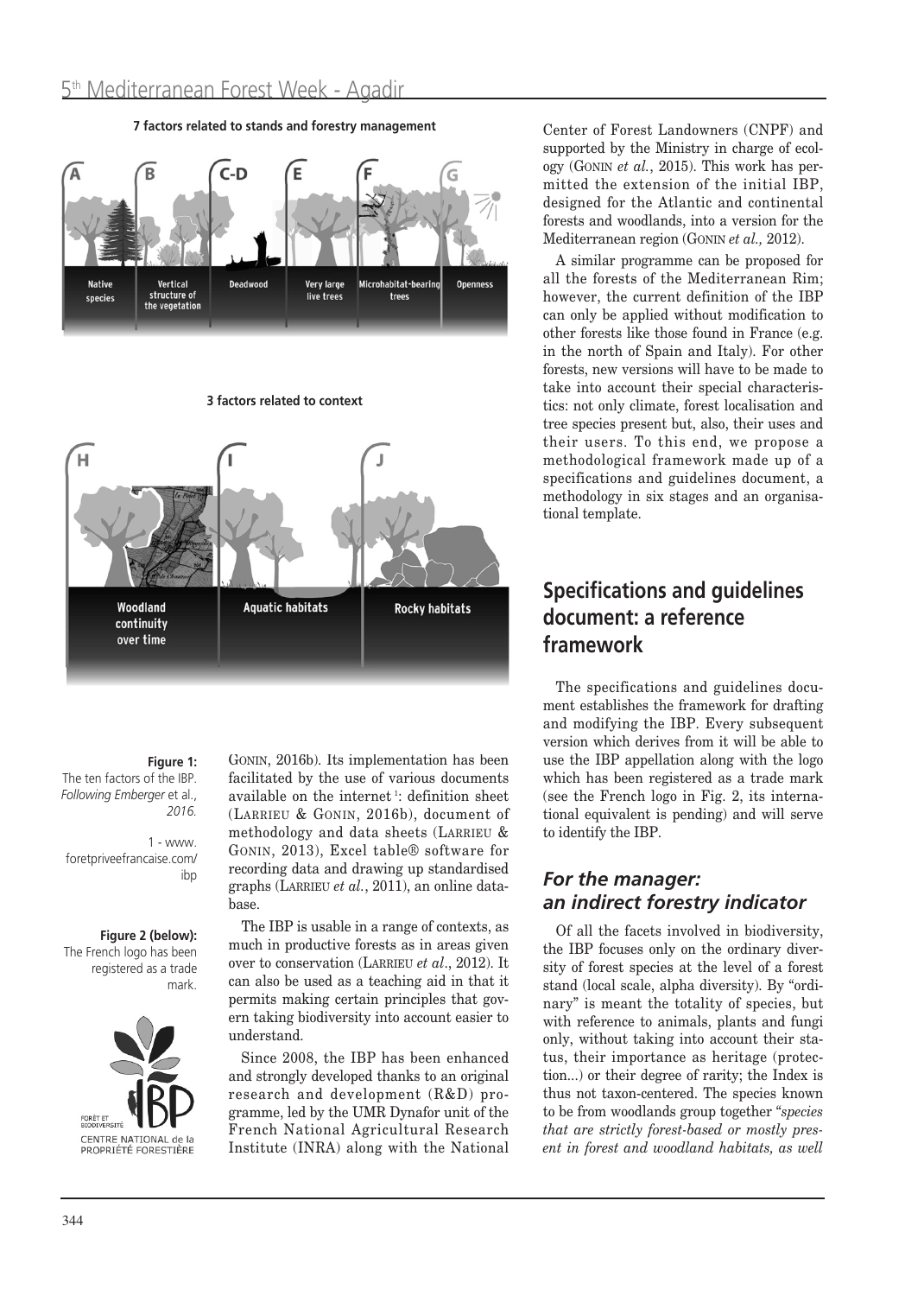*as those displaying mixed behaviour, occcuring more or less as much in other habitats as in woodland and forests*" (MAAF, IGN, 2016).

The IBP is an indirect indicator which evaluates not the actual presence of species but the capacity of a stand to host them. Thus, the index is built up from the characteristics of the trees, the stand and the biotope and not from a taxonomic inventory. Even for the "Native species" factor, the diversity evaluated is not that of the tree varieties themselves but, rather, that of the species associated with them.

This diagnostic tool aims to help the manager in his or her choice of silvicultural and land use policy and methods. Hence it is not a mesure of biodiversity nor a norm for management: recommendations that emerge from a IBP audit can differ (EMBERGER *et al.* 2016), final choices taking into account management objectives along with other parameters (stands, plots, socio-economic or statutory contexts...).

## *A composite indicator*

The IBP is a composite indicator. At present, it includes ten factors but this number could well rise to adapt its use in a new context - though not unduly so to avoid rendering the data records over-complicated. The factors chosen should be among those which have a positive impact on species diversity, which best describe the facets of a woodland ecosystem and which, therefore, best represent the requirements of the different taxinomic groups while avoiding redundant or correlated factors.

The factors should be easily observable by the manager and capable of interpretation in management terms so that they can be taken into account in the technical choices to be made; this explains their classification in two groups: factors related to stand on the one hand and those related to the context on the other.

For each factor, there are three classes with thresholds based on an increasing capacity to host forest species and given the scores 0, 2 or 5. These classes reflect a gradient of this capacity, going from poor to high (and not from nil to maximum) in reference to the capacity of a "natural" ecosystem to host forest species, with the concern to discriminate the studied stands.

Each factor is defined accurately and without ambiguity to avoid errors of interpretation (e.g. the IBP lists in detail the native species to avoid differences between the personnel doing the recording) and minimise as much as possible the inevitable individual bias.

## *Simple, rapid recording makes for routine processing*

The factors need to be defined in such a way that a manager can do a diagnosis as a matter of routine. Recording the data should be:

– simple, able to be done by anyone familiar with forestry management, not involving specialist taxinomic knowledge nor complex measurements;

– rapid and easy to integrate into standard management operations. For example, a practiced recorder can do a IBP survey in 15- 20 min/ha, a period that varies depending on the characteristics of the stand. To maintain such a duration, the data are estimated and not extracted from an exhaustive inventory, though at times a measurement may be necessary (e.g. to verify the diametre of a tree) or an observation made (go round a tree to observe the tree-related microhabitats [TreMs]);

– susceptible to field verification: this permits finalising the audit after data recording and interpretion of the results. As of today, only one factor of context ("Continuity of wooded state through time") requires supplementary office research.

## A single indicator, with certified alternatives

To cater for the diversity of situations, it is necessary to tailor the IBP to the context of use. Two levels of variation have been retained:

– area of use corresponding to major variations related either to the bio-geographical context (divided up into regions or domains) or to marked anthropogenic impact (e.g. open grazing land surrounded by woodlands);

– distinctions within an area of use pinpointing minor variations related to vegetation zonage, fertility of locations or the species' rates of growth.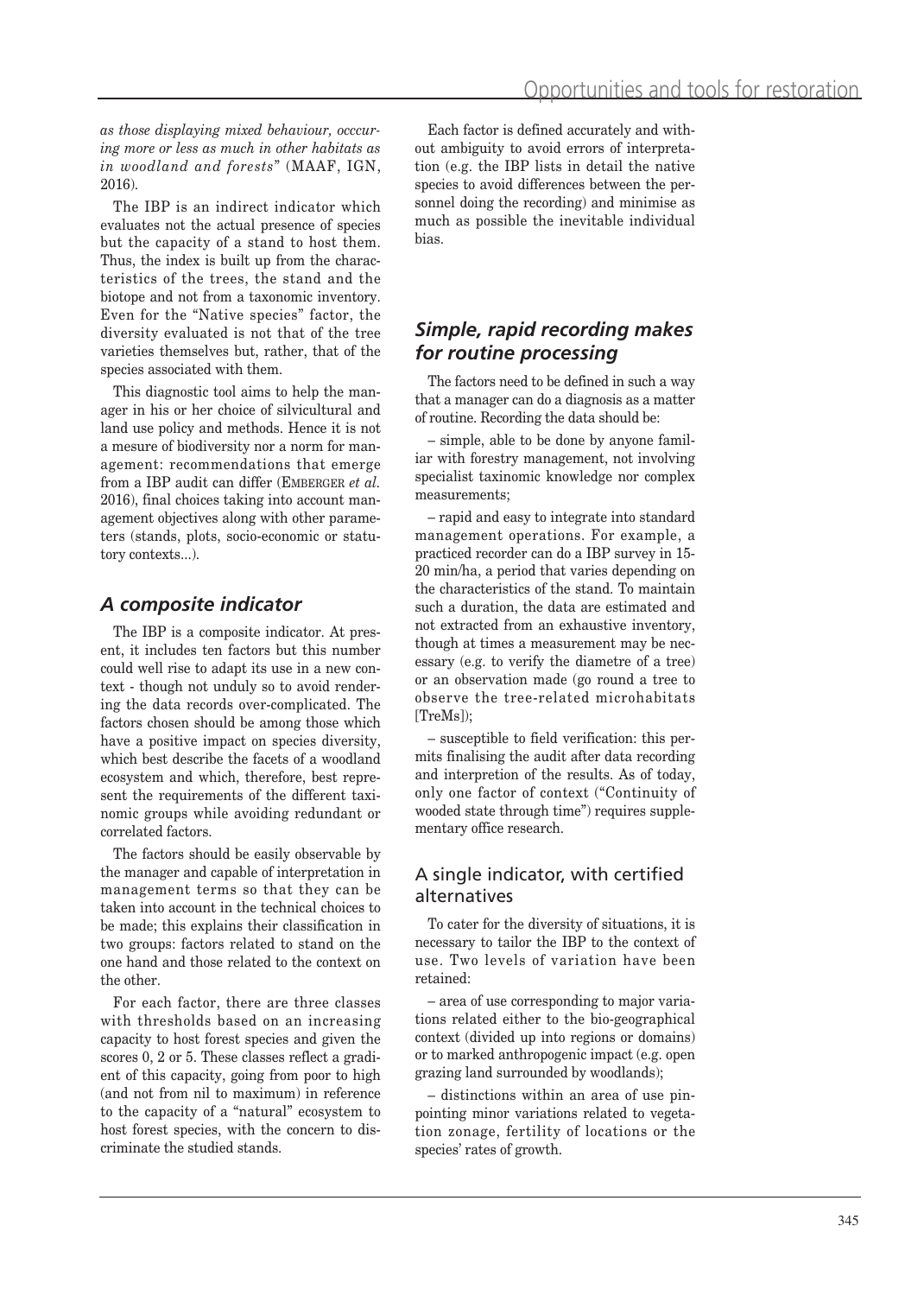Thus, the territory of metropolitan France has been divided into two areas of use (Mediterranean *vs* Atlantic/continental) with distinctions related to vegetation zones (hill and moutane *vs* sub-alpine), fertility of the locations (fertile to fairly fertile *vs* unfertile to very unfertile) and to the species' rates of growth (some fruit trees never acquire a big diameter).

To facilitate the use of the IBP and maintain an overall coherence, it is best to avoid multiplying the areas of use or distinctions by overdoing geographical sub-divisions: a certain homogeneity should be kept as regards habitats, growth of stands and associated biodiversity.

The definition of the IBP can evolve so as to integrate new knowledge, enhance its relevance and its ergonomics. Such evolution might concern only one area of use (e.g. Mediterranean species added to the version designated as Mediterranean) or be integrated into all areas to maintain an overall coherence (e.g. the new typology of TreMs integrated simultaneously into both areas of use).

The versions are numbered by a combination of:

– letters identifying the domain of use (e.g. M for the French Mediterranean region);

– digits indicating modifications, codified as follows:

 $*$  1<sup>st</sup> digit = major evolution in factors and thresholds (e.g. from 1.x to 2.0: standardising the versions for the two French areas of use),

 $* 2<sup>nd</sup>$  digit = minor evolution (e.g. from 2.6 to 2.7: modification of the typology of TreMs),

 $*$  3<sup>rd</sup> digit = evolution limited to form (e.g. from 2.6.1 to 2.6.2: simplification of the definition of the factor "Openness").

To maintain coherence throughout its areas of use, the IBP must not be modified by users to adapt it to such local contexts as a forest or a massif. For example, the rarity of very large trees in a forest does not justify lowering the threshold for "Very large live trees". Similarly, a factor little present in an area does not justify supressing it: the absence of rocks does not justify erasing "Rocky habitats".

Any new version will be able to use the IBP certified appellation after the CNPF, backed up by its partners, has validated that it is in accordance with the present specifications and guidelines document.

# **Extension of the IBP in six stages**

The extension of the IBP to an area as vast as the Mediterranean region entails carrying out several complementary studies, either within the framework of international programmes or arising from local initiatives. Such studies involve six stages.

#### *Stage 1: Choosing the area for study*

#### **Geographic zone and woodland/forest profile.**

As the area of use of a version of the IBP is defined in the light of data on bioclimate, plot location and forests, the limits of a study will be defined on a bio-geographical basis with choices made of the forest profiles concerned. If the area of use displays great variability (e.g. an entire country), it will be necessary to draw up several versions of the IBP. On the other hand, if the selected area shows little variation or if the study zone is limited (e.g. the cedar stands in Morocco), the resulting version of the IBP will not be applicable to a wider area (e.g. all the cedar forests around the Mediterranean Rim) without additional work for extending it or suitably combining it with other versions certified for cedar forests elsewhere (e.g. in Algeria, Lebanon...).

#### **Types of plant community.**

A IBP is aimed at that stage of forest formations when actual trees are present, whatever the silvicultural or silvigenetic stage, including that of regeneration. Its use at other stages in the dynamics of the vegetation (e.g. matorral with bush or shrubs) or in habitats combining woodland and open land (e.g. agri-forestry plots) will only give an account of the diversity in forest species in relation to the trees present. In the case of other objectives, in particular giving an account of the diversity in open non-forest habitats, a specific version of the IBP will be necessary or another index will have to be designed.

#### **Issues of biodiversity and the context of use.**

The IBP only takes into account the ordinary taxonomic diversity at the local level.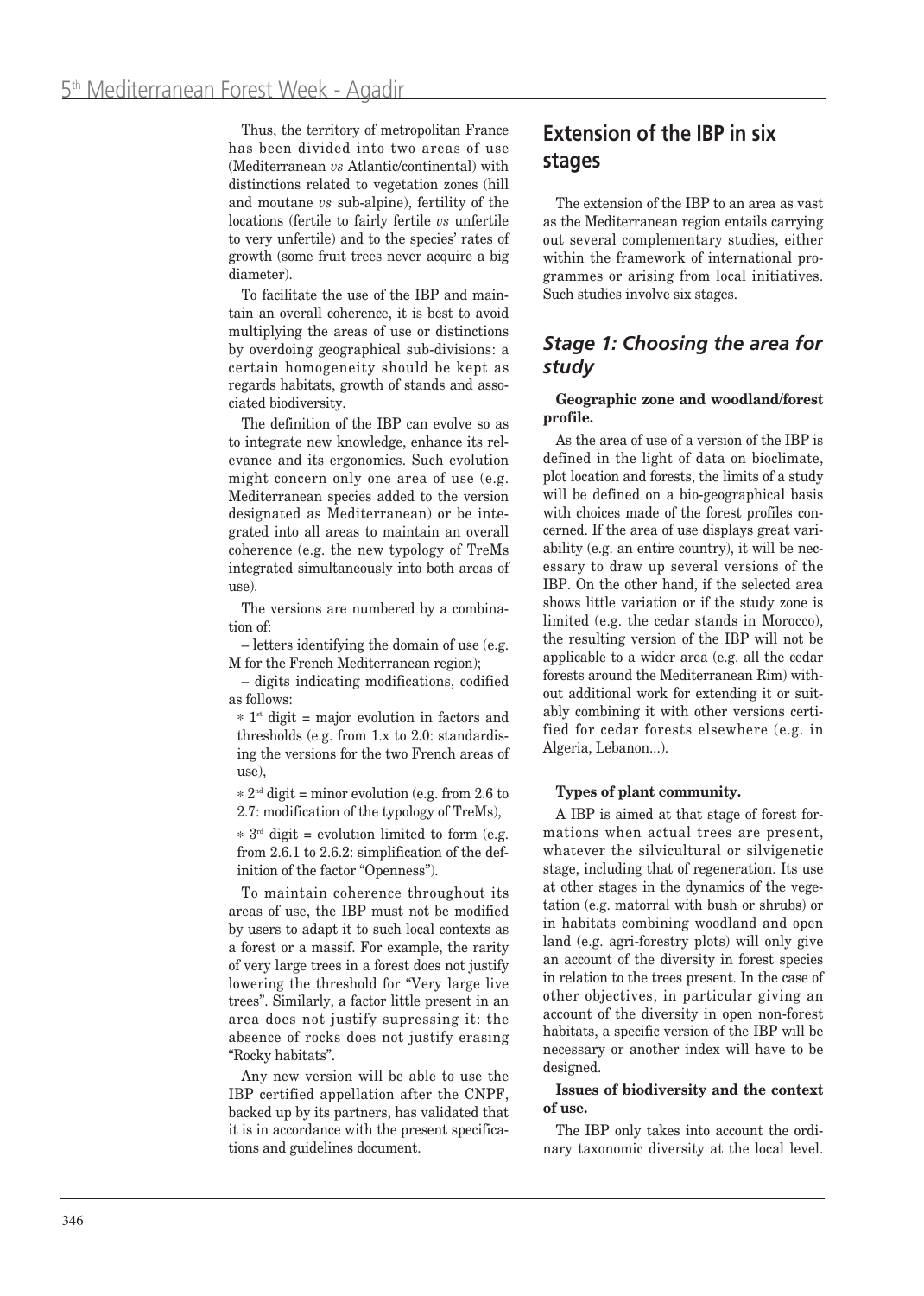For the other facets of biodiversity (genetic or ecosystemic diversity, overall scale of the landholding or massif, outstanding diversity or that of certain taxonomic groups), it is preferable to create other indexes or methods, using when possible all or some of the factors of the IBP so as to favour complementarity between the various tools (e.g. the WWF's naturality indicator which includes all the factors of the IBP: cf. ROSSI & VALLAURI, 2013). This applies also to uses other than a diagnosis carried out in a routine fashion: any such application would no doubt require precise measurements of diversity (e.g. volume and characteristics of dead wood).

The description of the area to be studied will include its specific features and its similarities with the IBP's current area of use in order to highlight the factors that should be retained, modified or added to. Particular attention should be given to describing the characteristics of the actual forests and their growth.

## *Stage 2: Identification of the factors*

The factors of biodiversity should be studied to pinpoint those that have the greatest positive impact on the diversity of forest species. The starting point should be to verify whether the factors of the existing IBP are relevant to the new area of use or need modification. Thereafter, further significant factors should be looked for.

This stage will combine an analysis of the bibliography, expert advice and, when necessary, additional taxinomic studies.

## *Stage 3: Designing and testing a new tool*

By "tool" is understood an index or method arising from the study which will acquire the IBP certification if it corresponds to the specifications and guidelines document of the IBP appellation. The provisional version will thus be drawn up by choosing the identified factors which correspond to the specifications and guidelines while retaining an overall coherence with the previously-existing versions of the IBP. Eventual variations may concern:

– the definition of the factors (e.g. modification of the typology of aquatic habitats);

– the choice of thresholds (e.g. for the factor "Native species": modification of the number of genera beyond which the score 5 will be given);

– additional factors.

This version will be submitted to expert opinion for a judgement as to its relevance. It will then be tested by its authors in different types of stand and forest, notably to check that the definition gives an accurate report of the stands' capacity to host new species. The test will be widened to include other users in order to identify any problems of understanding or errors in interpretation.

The definitive version will be drafted to integrate the corrections made during this stage. This final version will be validated by the study's Steering Committee (SC), when it exists.

## *Stage 4: International validation and certifying the IBP appellation*

The finalised version must validated at the international level by a two-stage process:

– in its scientific and technogical aspects, by a Committee of experts (CE);

– for the IBP appellation, by the CNPF and its partners to check conformity to the IBP specifications and guidelines document. This validation will be manifested by displaying the logo.

#### *Stage 5: Availability to users*

The IBP will be widely disseminated thanks to various measures:

– training: the IBP is an easy-to-use tool, accessible to everyone familiar with forestry matters, but the speed and quality of the recording process depends on the recorder's experience. Short training sessions of one day adapted to the public involved (professionals, landowners, decision-makers, teachers) are usually enough to master the IBP;

– technical back-up: this enables users to round out their training and basic information in order to deal with specific or complexe problems, thus adequately covering the diversity of contexts;

– communication: it should be designed to address a wide public and cover all the issues. It should adopt various forms: publi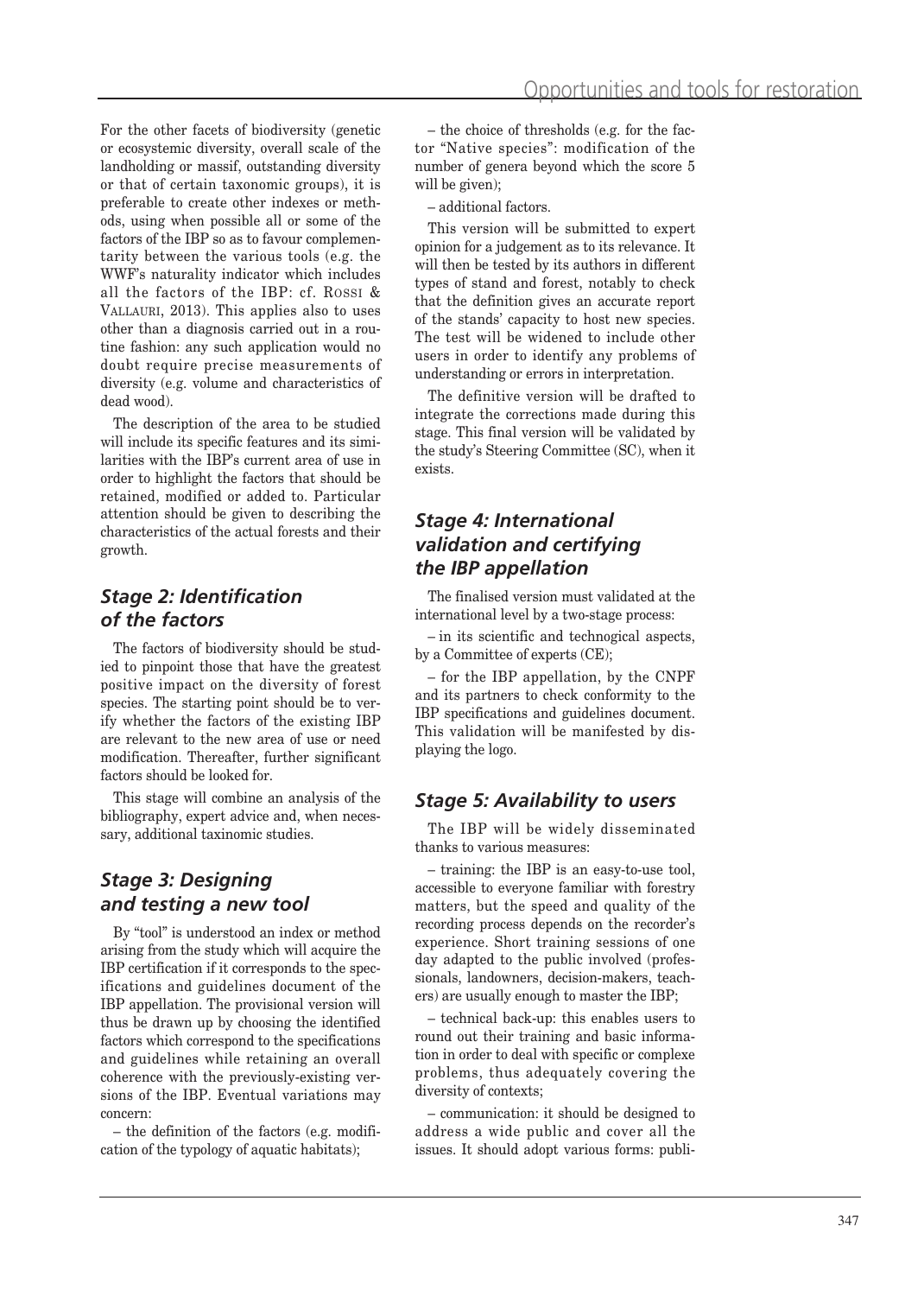cations, presentations during technical meetings, participation in seminars and workshops... Internet should be used to ensure documents reach the widest audience possible.

These actions should give rise to a network of users, a platform for sharing information.

## *Stage 6: Future evolution of the IBP and R&D programmes*

The various versions of the IBP may well evolve via R&D programmes, with validation by the same process as described above. These programmes should also make possible:

– the improvement of the scientific understanding of the factors of biodiversity used in the IBP, or of other factors not considered by reason of inadequate knowledge;

– a taxonomic calibration of the IBP by associating certain taxons with IBP scores;

#### **Figure 3:**

The stakeholders in a IBP extension programme in the Mediterranean region.

– an improvement in the survey methods and the implementation of the IBP, particularly in regard to observer bias in awarding scores.

# **An organisational template for the co-construction of a IBP**

Taking steps to extend a IBP adds up to a co-construction involving numerous stakeholders. Such an effort will be more effective at an international level if a *modus operandi* is established to coordinate studies, associate the various partners and foster scientific and technological exchange (cf. Figure 3):

– the International CE recommends lines of study and synthesis, coordinates projects and gives international validation to newlyfinalised tools (indexes or methods). It brings scientists and users together. The CE is led by a coordinating committee which also takes part in creating a dynamic for the theme-based networks which is where the projects' main leaders/backers meet;

– those organisations who are the projects' main leaders/backers are responsible for carrying out the studies and the syntheses. A project's configuration is defined in the light of the needs expressed by the users (managers, decision-makers, landholders...) and scientists. An SC specific to the project in question can be set up to ensure its smooth working;

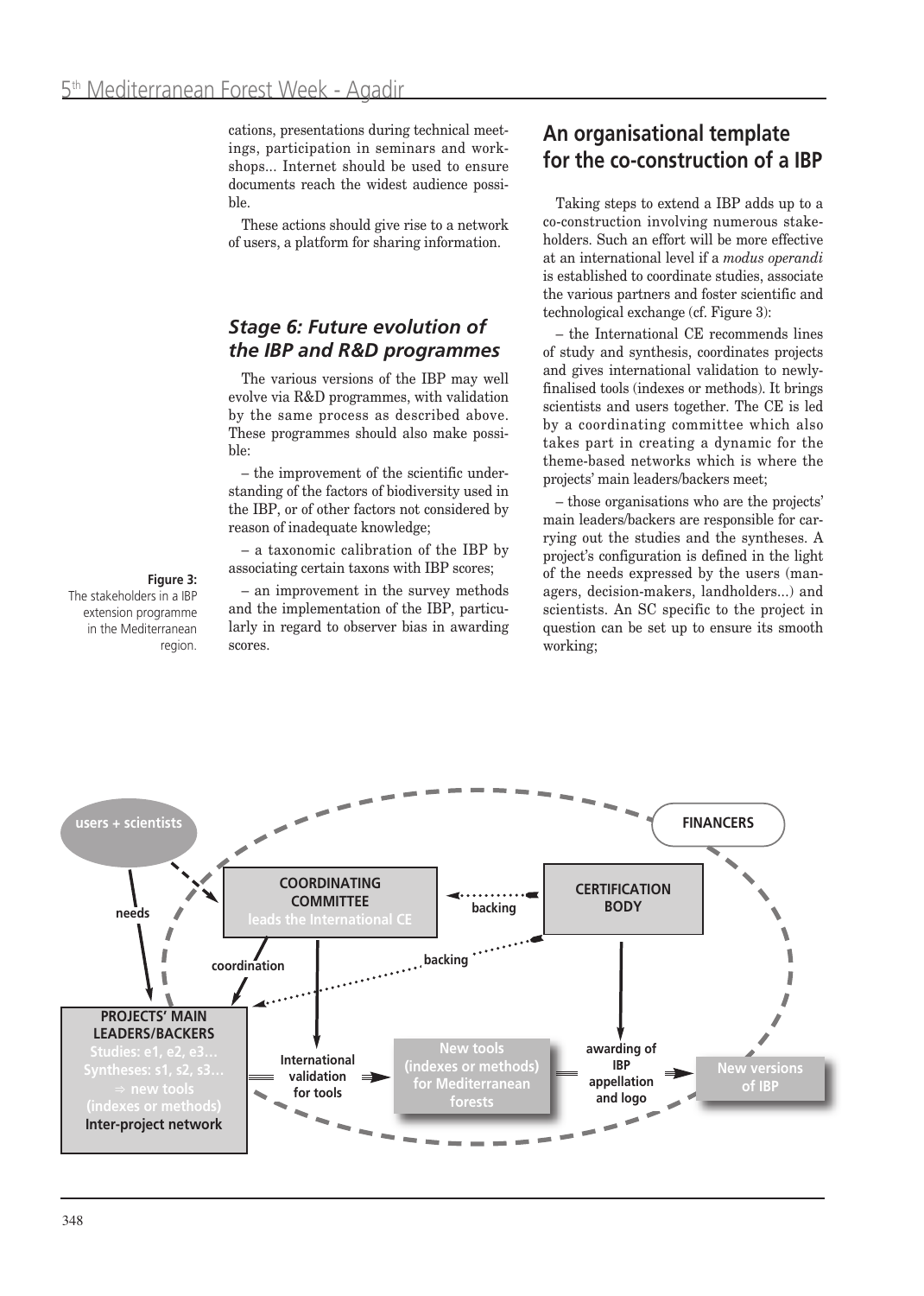– the certification body (the CNPF in association with its partners) which gives backing to the projects' main leaders/backers and to the coordinating committee;

– the financers contribute to implementing the project and to carrying out the programme's general operations.

# **Conclusion: sharing for mutual benefit**

As had already been the case at the BIODIVMEX seminar held in Marseille in 2016, during the IBP event that took place in parallel with the 5th Mediterranean Forestry Week held at Agadir (Morocco, 2017), the stakeholders from different Mediterranean countries made clear their interest in acquiring a IBP adapted to their own contexts. Work to this end is now under way in the north of Spain and in the cedar forests in Algeria. Other projects are on the drawingboard, for example in Italy and Morocco.

To foster these initiatives, it would be useful indeed and to everyone's benefit to set up some kind of formal international coordination; this would permit the enrichment of the current version of the IBP and facilitate the creation of new versions. It would also contribute to generating synergy at an international level on a common issue: taking into account biodiversity in forest management.

# **P.G., L.L., M.D.**

#### **Bibliography**

- Emberger C., Larrieu L., Gonin P. : 2016 *Dix facteurs clés pour la diversité des espèces en forêt. Comprendre l'Indice de Biodiversité Potentielle (IBP).* Paris : Institut pour le développement forestier, déc. 2016, 58 p.
- Gonin P., Larrieu L. : 2013 *Méthodes de relevé de l'Indice de Biodiversité Potentielle (IBP).* CNPF-IDF, INRA Dynafor, v3.3, mars 2013, 13 p.
- Gonin P., Larrieu L., Deconchat M. : 2015 Recherche & Développement sur un outil de gestion forestière : l'Indice de Biodiversité Potentielle (IBP). *In : Actes du XIVe Congrès Forestier Mondial*, 7-11 sept. 2015, Durban, Afrique du Sud, 9 p. [En ligne].

URL : http://www.fao.org/about/meetings/worldforestry-congress.

- Gonin P., Larrieu L., Martel S. : 2012 L'indice de biodiversité potentielle (IBP) en région méditerranéenne. *Forêt Méditerranéenne* t. XXXIII, n° 2, juin 2012, p. 133-143
- Larrieu L., Gonin P. : 2016a *Fiche de définition IBP. Domaines atlantique et continental. Domaine méditerranéen.* v2.9. CNPF-IDF, INRA Dynafor, mise à jour du 01/09/16, 2 p.
- Larrieu L., Gonin P. : 2016b *Présentation de l'Indice de Biodiversité Potentielle (IBP)*. CNPF-IDF, INRA Dynafor, v2.9, mise à jour du 01/09/16, 4 p.
- Larrieu L., Gonin P. : 2008 L'indice de Biodiversité Potentielle (IBP) : une méthode simple et rapide pour évaluer la biodiversité potentielle des peuplements forestiers. *Rev. For. Fr.* 06-2008, p. 727-748
- Larrieu L., Gonin P., Deconchat M. : 2012 Le domaine d'application de l'Indice de biodiversité potentielle (IBP). *Rev. For. Fr,* LXIV, 5-2012, p. 701-710
- Larrieu L., Gonin P., Martel S. : 2011 *IBP. Indice de Biodiversité Potentielle. tableur* v2.1. CNPF-IDF, CRPF Midi-Pyr., INRA Dynafor, 08/12/11, fichier Microsoft® Office Excel
- MAAF, IGN : 2016 *Indicateurs de gestion durable des forêts françaises métropolitaines*, édition 2015, Résultats. MAAF-IGN, Paris, 343 p.

Rossi M., Vallauri D. : 2013 - *Evaluer la naturalité. Guide pratique,* version 1.2. Marseille : WWF, 154 p.

**Pierre GONIN Forestry Engineer CNPF-IDF pierre.gonin@cnpf.fr**

**Laurent LARRIEU PhD Engineer INRA UMR Dynafor / CRPF Occitanie laurent.larrieu@inra.fr**

**Marc DECONCHAT Research Director INRA UMR Dynafor marc.deconchat@ inra.fr**